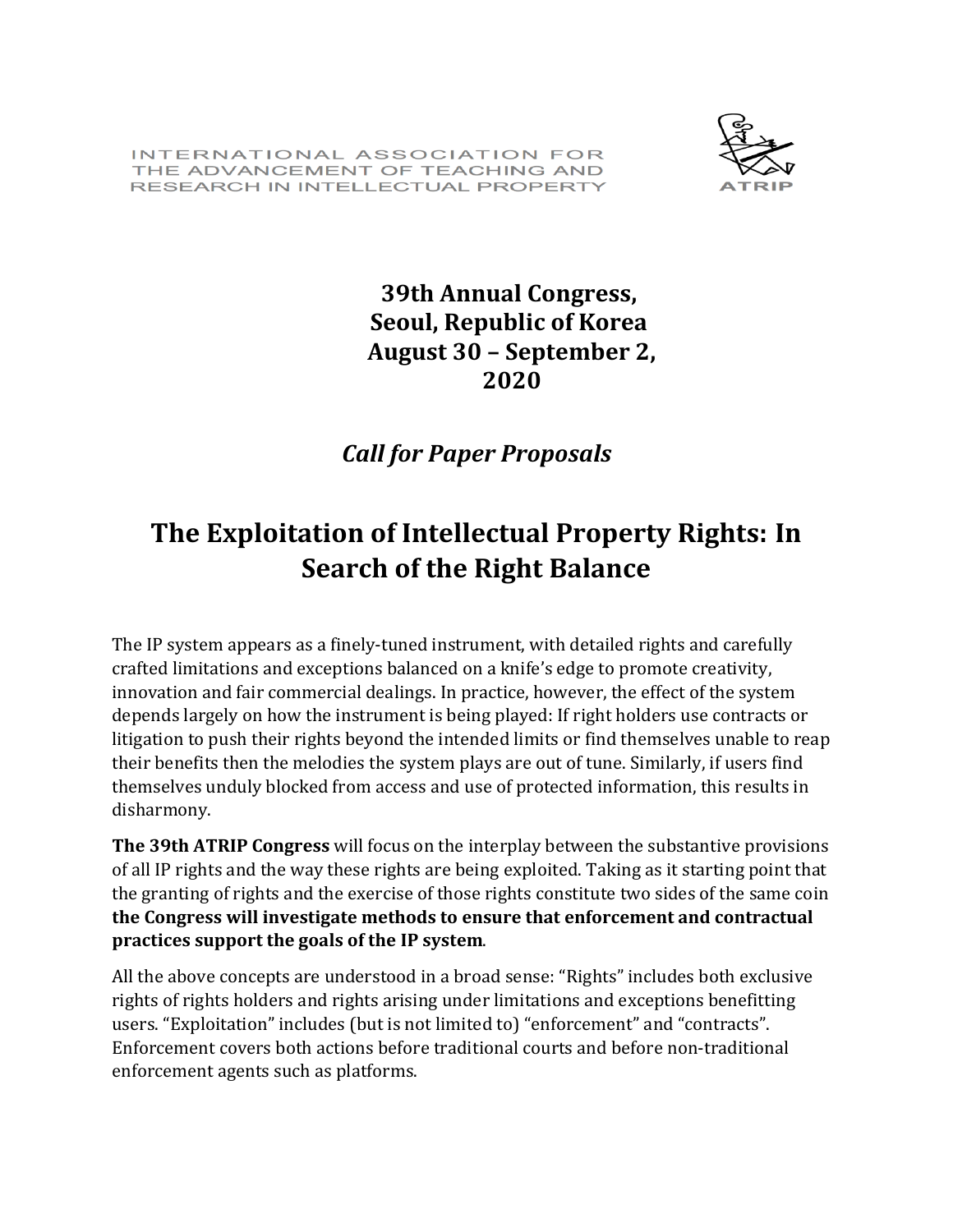The traditional multilateral IP conventions focus on substantive rights and are not specific about what happens after the rights have been granted or limitations allowed - and, in rare cases, made mandatory. This has changed. To take two examples: the TRIPS Agreement contains detailed provisions on enforcement, and the EU has passed detailed legislation in the area as well. As far as contracts are concerned, many countries hail the principle of Freedom of Contract and leave authors and other IP holders to fend for themselves. That too is changing: the EU in its Directive on Copyright in the Digital Single Market has introduced provisions to secure fair remuneration of authors and performers. To protect users against the erosion of limitations and exceptions unwaivable Users Right's have been mentioned by some courts (notably the Supreme Court of Canada), and in the EU and the United States (among other jurisdictions) fundamental and/or constitutional norms have been used to support free speech interests. Sometimes competition (antitrust) law has been used to restrict licensing practices or principles banning "abuse of rights" have been relied upon to prevent right holders from excessive exercise of their exclusive rights. Outside of the legislative arena, right holders have long relied on collective management mechanisms to strengthen their bargaining power or reduce transaction costs. Such models have sometimes enjoyed legislative support but have oftentimes developed with few constraints from IP law. This is also changing, especially with the adoption of the EU Directive and with increased scrutiny of patent pools and Standard Essential Patents. For domain names, a whole class of trade mark conflicts have been channeled away from the traditional legislative arena and towards a private arbitration system. Even more recently, right holders have relied on platform operators and their algorithms to enforce rights on the internet and may thereby have swung the pendulum from a state of chronic underprotection to one of over-protection.

I invite ATRIP members to submit paper proposals on these questions including:

- How to make sure that measures for enforcement are fair and equitable for right holders yet do not create barriers to legitimate trade and provides for safeguards against their abuse? Should measures be the same for all rights? And how to keep the balance in cross border actions?
- What legal tools could be relied upon to make sure that platform operators take the public policy considerations which underlie IP seriously?
- Should IP law impose use requirements on right holders?
- What is the potential for competition (antitrust) law to (re)balance enforcement or licensing?
- Should Freedom of Contract be limited to protect Users' reliance on limitations and exceptions? If so: Are unwaivable Users Rights a way forward?
- Do authors need special contractual protection? If so: Should protection be provided in IP law or general contract law? Is this protection needed in any other area of IP?